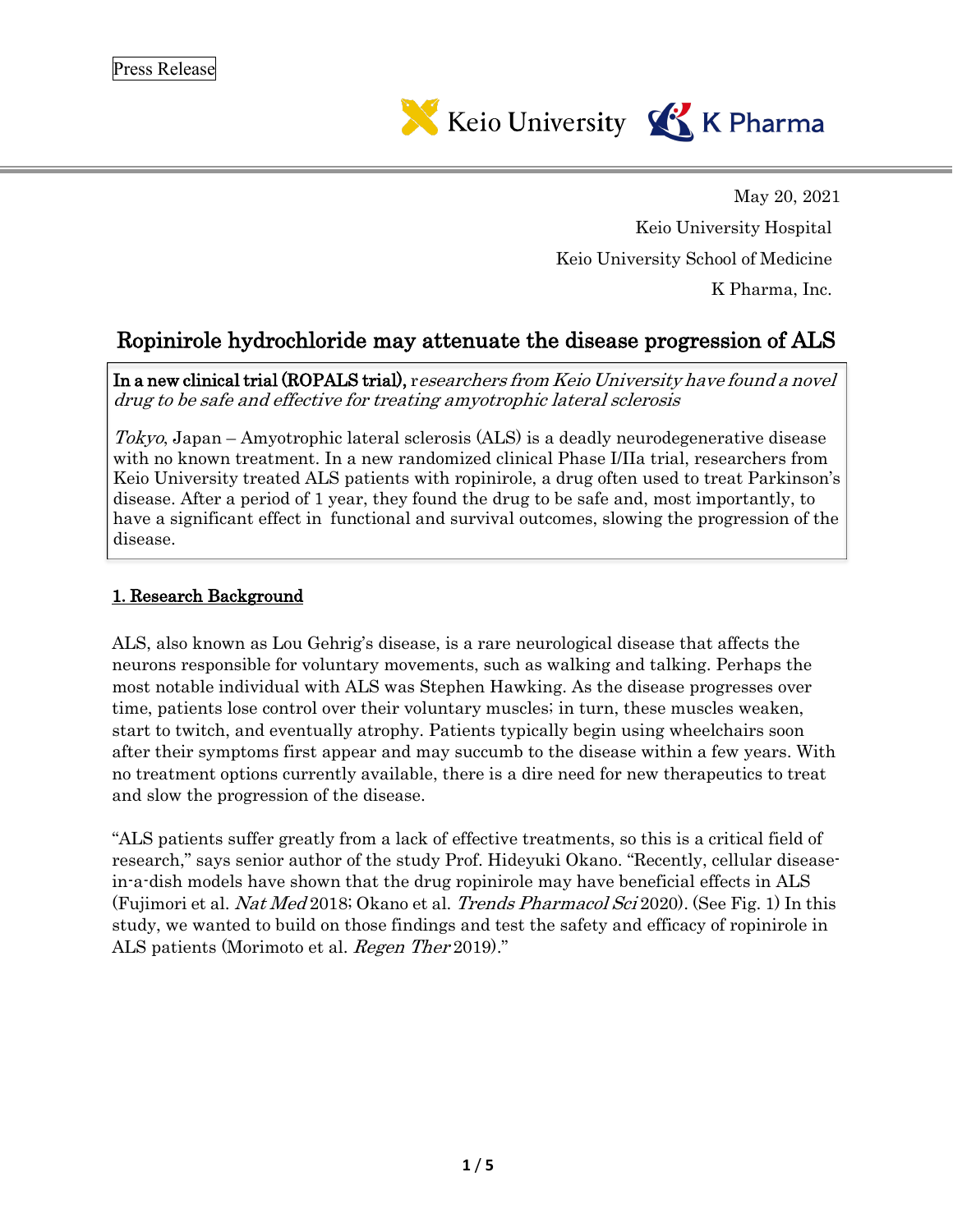

Fig. 1: Possible mechanism of action (MOA) of Ropinirole (ROPI) in ALS.

#### 2.Research Significance and Future Development

To achieve their goal, the researchers designed a Phase I/IIa randomized clinical trial and recruited 20 patients with ALS. Of these patients, 13 received ropinirole hydrochloride, and 7 received a placebo for a total of 48 weeks. While the primary goal of the study was to assess the safety and tolerability of the drug, the researchers also evaluated to what extent ropinirole could show beneficial effects on the functioning and survival of patients with ALS.

The researchers found ropinirole to be well tolerated by the ALS patients overall. Adverse effects associated with ropinirole were mostly known side effects and included complaints related to the gastrointestinal tract and nervous system. To assess the functioning of patients, the researchers applied several objective scoring systems. By comparing the scores of both groups, the researchers found that patients receiving ropinirole had less functional decline and were physically more active. (See Fig. 2) Finally, the researchers evaluated disease progression and survival between both groups and found that patients receiving ropinirole again fared better than patients receiving the placebo. (Median survival: 50.3 weeks vs. 22.4 weeks) Importantly, patients in the ropinirole group took more than twice the time to reach their first disease progression event, which included death, disability, and respiratory failure. This suggests that ropinirole could slow down the progression of the disease.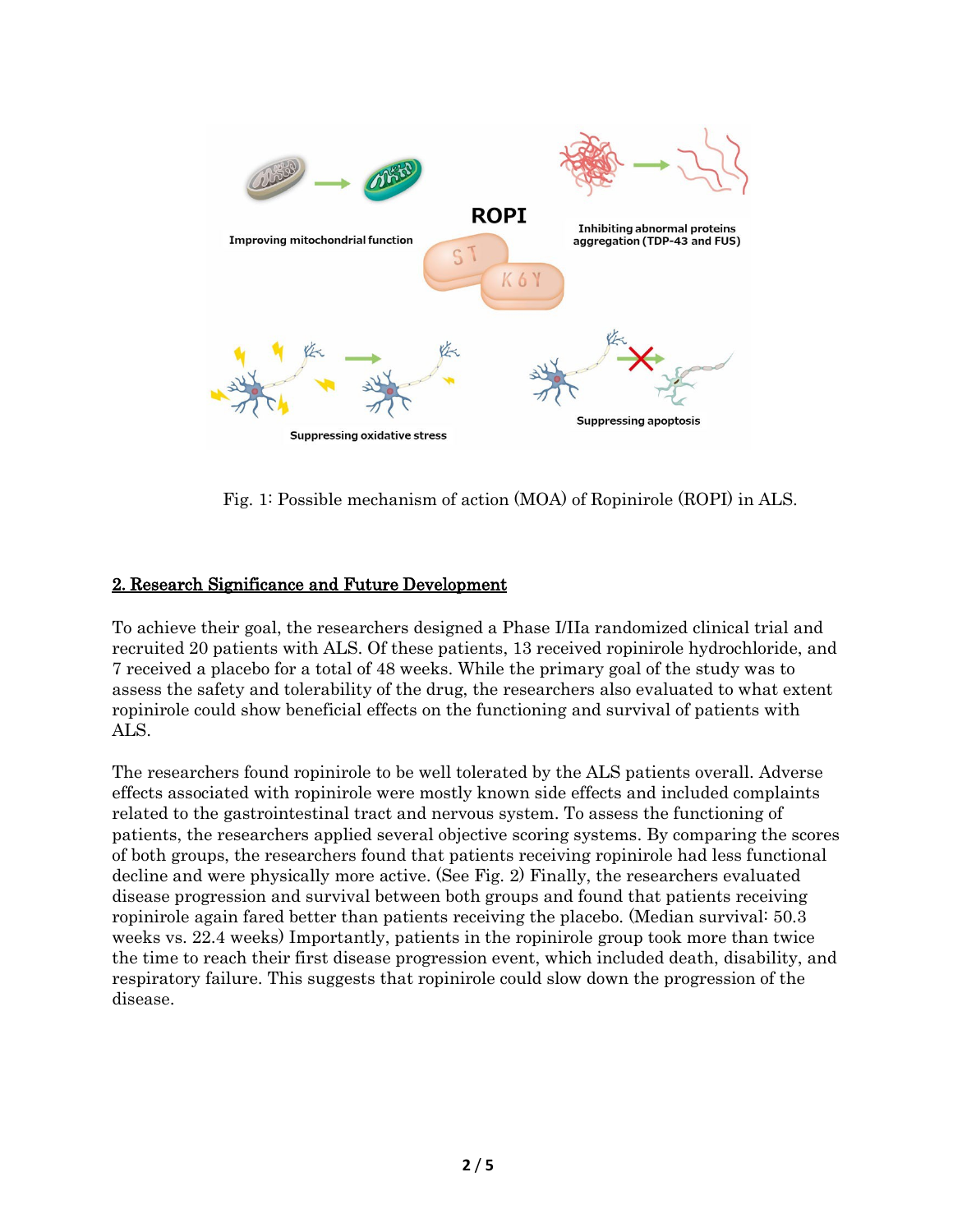

Fig. 2: Outline for the effects of ropinirole in ALS (ROPALS trial).

"These are striking results that show ropinirole had extensive positive effects on both the functioning and survival of the patients and that it might become a novel treatment for ALS," explain lead authors of the study Dr. Satoru Morimoto and Prof. Shinichi Takahashi. "Our results demonstrate how lab-based cellular models can identify novel drugs, which we can test in subsequent randomized clinical trials, and ultimately show beneficial effects."

# 3.Notes

The basic research related to ROPALS trial was supported by the National Research and Development Organization (AMED) (The Program for Intractable Diseases Research utilizing Disease-specific iPS cells); "Research on intractable neurological diseases using disease-specific iPS cell technology"), the Translational Research Acceleration Network Program, and the Translational Research Support Center (Keio University).

In addition, in the implementation of this clinical trial was supported by the AMED (Intractable Disease Practical Application Research Project; "Phase 1/2a Study of Ropinirole Hydrochloride Extended-Release Tablets in Patients with Amyotrophic Lateral Sclerosis (ALS)"), K pharma, Inc. (https://kpharma.co.jp/) and supplied investigational drugs from GlaxoSmithKline Co., Ltd.

A patent application for "Amyotrophic Lateral Sclerosis Therapeutic Agent and Therapeutic Composition" has already been filed as a patent related to the content of this research.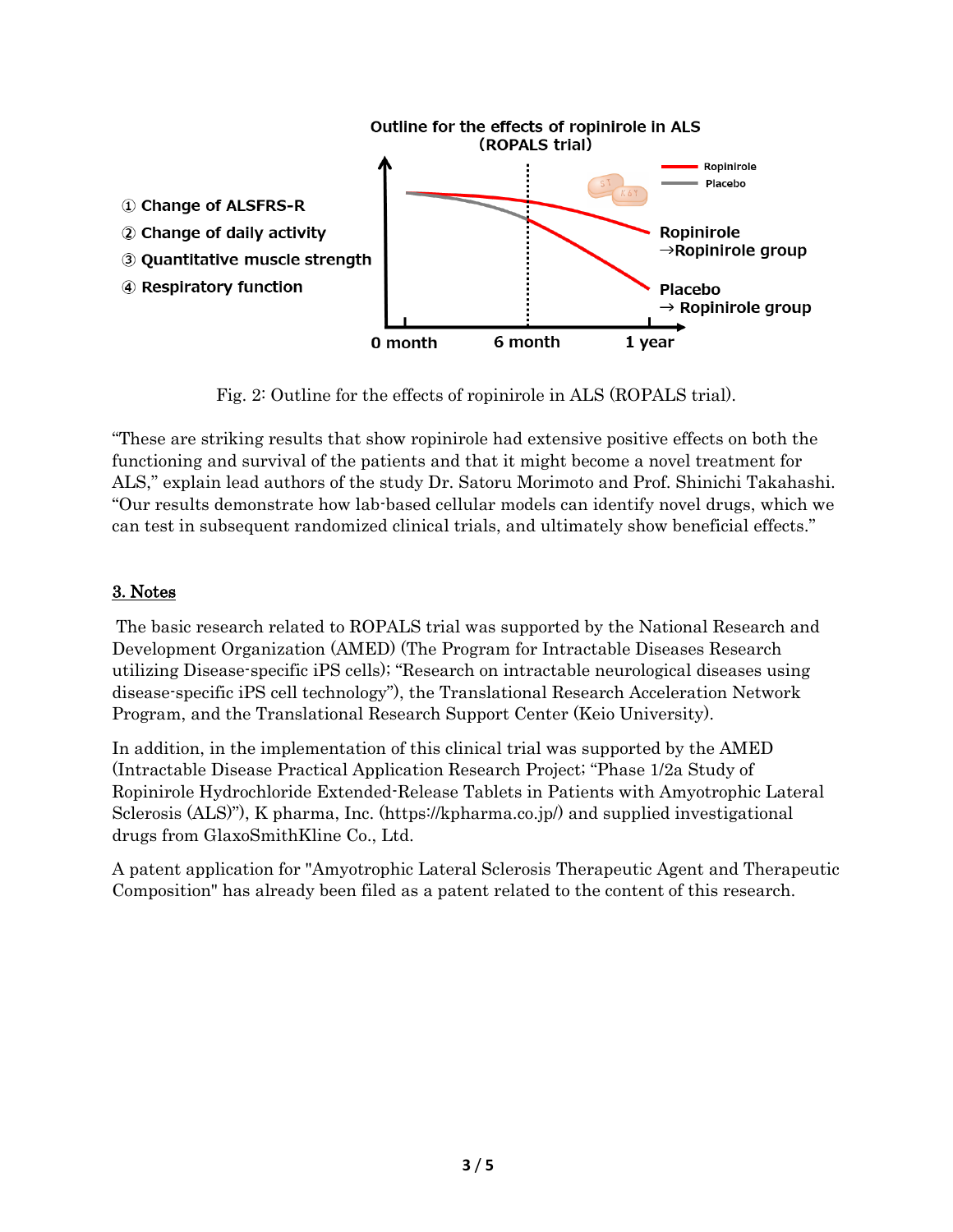## [Research Paper]

- English Title: Ropinirole hydrochloride remedy for amyotrophic lateral sclerosis Protocol for a randomized, double-blind, placebo-controlled, single-center, and openlabel continuation phase I/IIa clinical trial (ROPALS trial).
- Authors:Satoru Morimoto, Shinichi Takahashi, Komei Fukushima, Hideyuki Saya, Norihiro Suzuki, Masashi Aoki, Hideyuki Okano, Jin Nakahara

English Title: Ropinirole Hydrochloride, a Candidate Drug for ALS Treatment.

Authors:Shinichi Takahashi, Satoru Morimoto, Hideyuki Okano

### ###

The article "Phase 1–2a Trial of Ropinirole hydrochloride for ALS based on iPSC drug discovery" is currently in preparation to be submitted for publication.

**Summary:** Researchers from Keio University evaluated the safety and efficacy of a novel drug for amyotrophic lateral sclerosis (ALS) in a new clinical trial. By comparing ALS patients receiving the candidate drug ropinirole with patients receiving a placebo, they found that ropinirole was safe overall and that it showed the beneficial effects on the functioning and survival of ALS patients. This study demonstrates that ropinirole could be a novel drug for the currently intractable ALS.

**Tweet:** Ropinirole improves functioning and survival of ALS patients

### Primary keyword: Medicine/Health

Additional keywords: Clinical Trials, Death/Dying, Musculature, Neurobiology